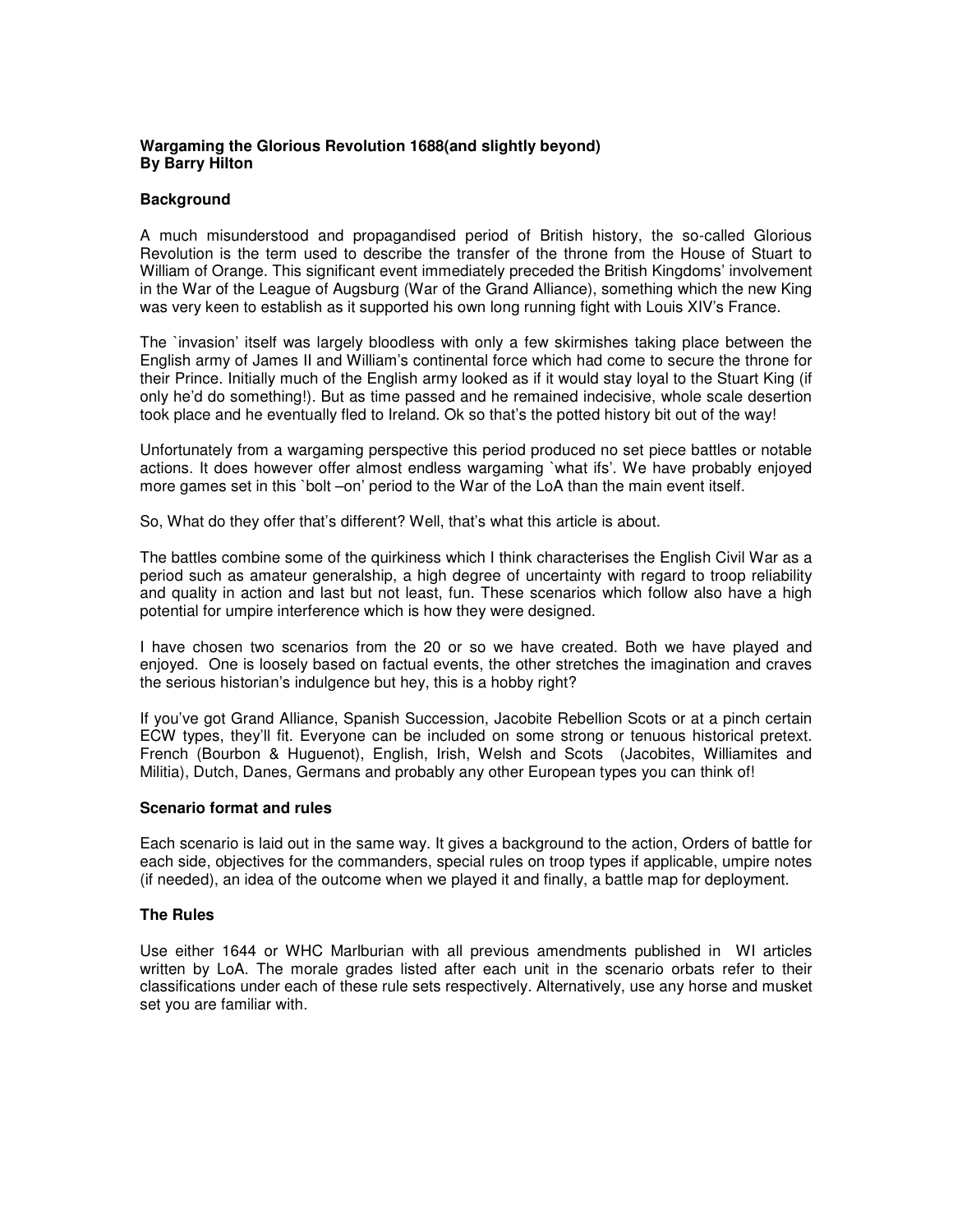#### *Scenario 1 " To die for the Stuarts!"*

This scenario is based on historical fact. On the disintegration of the English Stuart Army following William of Orange's landing , one particular regiment under the Catholic Earl of Dumbarton, mutinied and marched north for Scotland refusing to fight for the foreign Prince. As they made the long trek for home they were eventually caught and surrounded by Williamite troops in the north of England. Without a fight, the regiment was `persuaded' to come over to King William's army with many of the loyal Jacobite officers and men being allowed to take their leave unmolested. This regiment with an already proud lineage stretching back almost half a century to the 30 Years War, was to march and fight on through another three centuries of service in the British army as the Royal Scots. I reckon King William should have paid a handsome bonus to the smooth talking officers and politicos who negotiated that little transaction!

Anyway, that's where history stops and the wargaming `what if' begins. We decided that the pursuing Williamite forces catch up with Dumbarton's force near Newark and that the Scots take up a defensive position in derelict English Civil War fortifications near the town.

What follows is an action in which seasoned European veterans attempt to subdue but not destroy a hostile but potentially valuable body of troops who if properly officered (in the political sense) will add to the strength of the new King's army.

Will the experienced Dutch officers and their new English comrades in arms persuade the rebels to lay down their arms and join King William or will Dumbarton's loyal officer corps persuade their men to die for the Stuarts in a glorious last stand?

Each side contains a core of seasoned veterans. The Jacobite army also includes enthusiastic amateurs represented by local militia companies who have banded together to defend the cause of the true King. There are men with split allegiances on both sides also. In the Jacobite army, around 600 veterans from the 2,000 strong Scots Dutch Brigade. These men have been in the pay of Holland for years but are subjects of King James and have therefore deserted their paymaster to support their King. On the other side are their former comrades in arms who have chosen to remain in William's service. In the Williamite force are Englishmen and Scots who until recently, served alongside the men of Dumbarton's and bled with them at Sedgemoor three years previous. How will these troops behave in such a situation? Confused? You will be!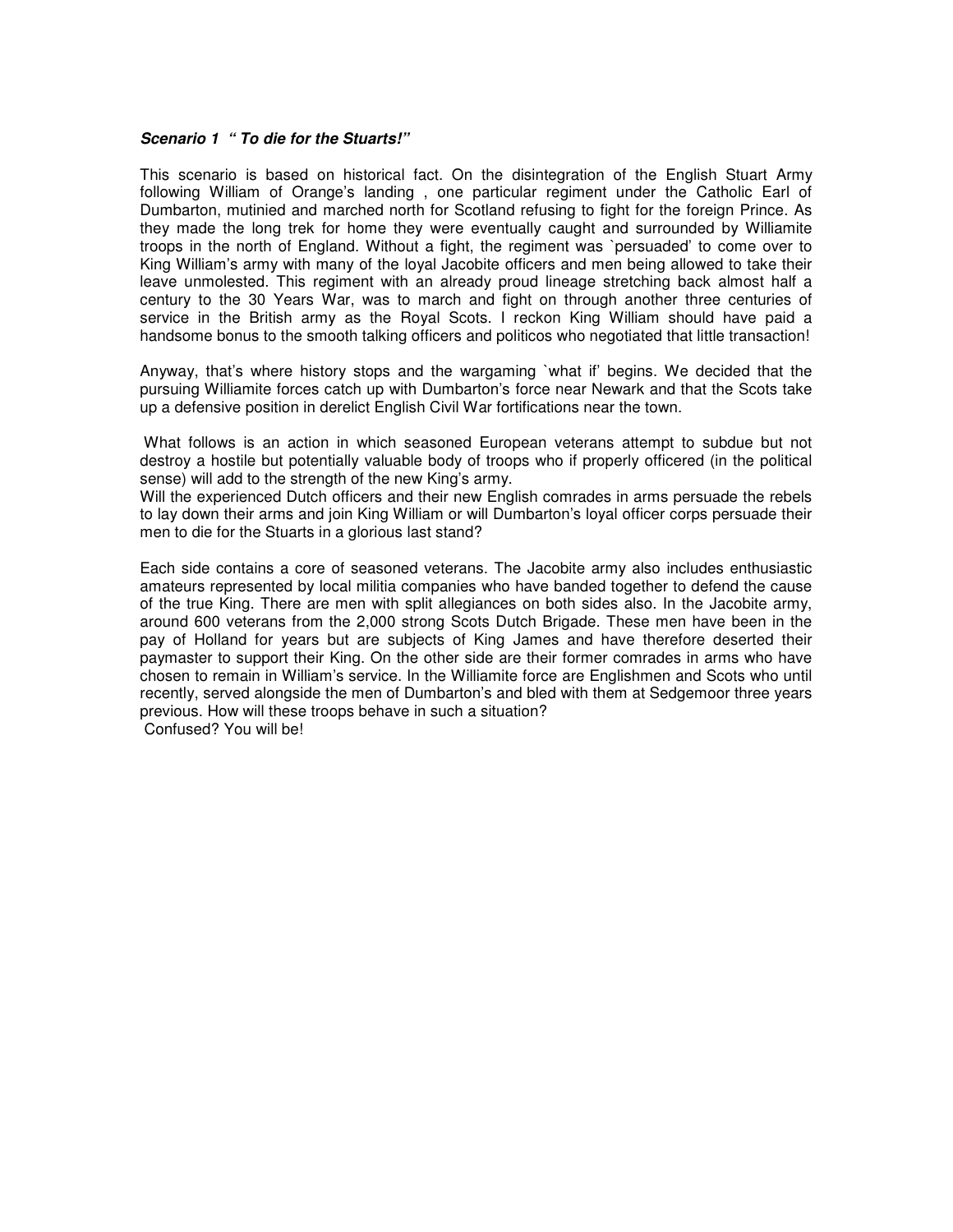#### **The Game Objectives**

The Williamite Commander

He must outmanoeuvre and capture the enemy force with minimal loss to both sides. They will provide valuable recruits for King William's war with France if the bloodletting is kept to a minimum. Losses of more than 25% to your own forces or 35% to the enemy will be considered a failure. A bonus will be the capture of Dumbarton himself.

The Jacobite Commander

Beating the enemy and continuing toward Scotland is the ultimate goal. This may encourage the English and Scots on the other side to return to the cause of King James. Survival in your current position whilst inflicting over 30% losses on the enemy is a partial success. Surrender is not an option.

#### **The Forces.**

The Army loyal to King James II (under the Earl of Dumbarton)

The Foot

| Earl of Dumbarton's Regiment -2 weak battalions (Scots) | Veteran/Elite   |
|---------------------------------------------------------|-----------------|
| Piercy Kirke's Regiment (English) -1 weak battalion     | Trained/Drilled |
| Soldiers from the Scots/Dutch Brigade - 1 battalion     | Veteran/Elite*  |
| Loyal Militia companies - 1 battalion                   | Raw             |

5 Picked companies of commanded musketeers from the remnants of King James's Royal Army (All of 1 stand of 6 musketeers) Trained/Drilled

The Horse 2 squadrons of mixed troops from the remnants of The Royal Army of King James Trained /Drilled

The Williamite Army under Count Schomberg

| The Foot                                                |                  |
|---------------------------------------------------------|------------------|
| 7 battalions of Dutch, Danish, Germans or Huguenots     | Trained/Drilled  |
| 1 battalion of Dutch                                    | Veteran/Guards   |
| 1 battalion of Scots/Dutch Brigade                      | Veteran/Elite*   |
| 2 battalions of English deserters from King James' Army | Trained Drilled* |
| 1 battalion of European dismounted dragoons             | Trained/Drilled  |
| 5 squadrons of Dutch/Danish/Germans                     | Trained/Drilled  |
| 2 squadrons of English deserters from King James' Army  | Trained/Drilled* |
| 2 light guns                                            | Trained/Drilled  |

**Note all Foot should carry a proportion of Pikemen except Danish, Huguenots, commanded musketeers and dismounted dragoons.**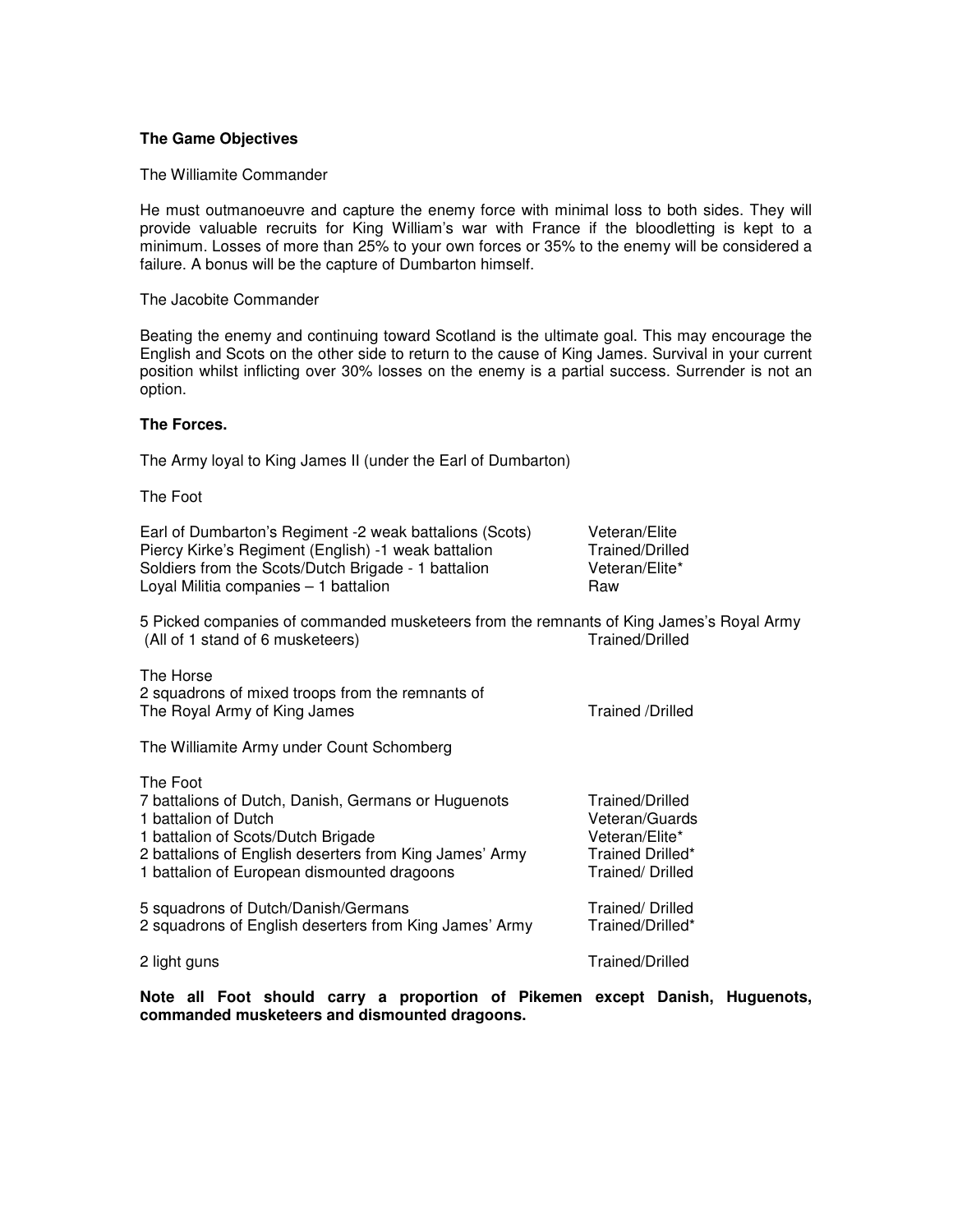All units marked \* will test when first under fire, in combat or facing former friends within firing/charge distance. Use 1 x D6 and consult below:

## **SCORE**

- 1. Desert to the other side and have their morale downgraded by one class
- 2. Have there morale downgraded by one class, take minus factor on fire and will not melee.
- 3. Refuse to advance or fire and surrender if attacked unless visited by the C in C.
- 4. Fight as normal
- 5. Flee the field and fight for no King!
- 6. Raise a cheer for their King and charge the nearest enemy if Horse or advance against any former comrades in arms if Foot.

#### **Umpire Notes**

No special umpire notes are needed for this scenario.

#### **Our result.**

We've fought this one twice. First time the Williamites made heavy weather of the attack until in a moment of madness, the player in command of the Jacobites marched his entire two battalion veteran regiment out of the earthwork fortification (which had protected them for the whole game without loss and looked unassailable) and into a cauldron of fire. Within one turn all other Jacobite units had fled or sought terms.

Second time was a bloodbath with heavy casualties particularly amongst the European infantry. Animosity amongst Williamite / Jacobite English saw Kirke's Regiment ridden down and put to the sword by Oxford's Blues and other heavy hand to hand combat between former comrades in arms. The heroes of the hour – Dumbarton's were surrounded and captured without a casualty! The overall result was a win for neither side as the Jacobites were caught and the Williamites inflicted and sustained unacceptably high losses. The scenario is tight and makes for a good game with plenty of opportunity for role-play between the generals. The hedges making great cover for the commanded shot and causing all sorts of problems for formed infantry and horse.

#### *Scenario 2 The Battle of Nantwich 1689*

This scenario is based on the presumption that Bonnie Dundee not only won at Killiecrankie, July 27<sup>th</sup> 1689(which he did) but that he lived to tell the tale (which he didn't). He drives the remnants of Mackay's army out of Scotland and crushes Williamite resistance amongst the population of the cities. During a period of consolidation a sizeable force of Irish Jacobites is landed on the west coast of Scotland under Patrick Sarsfield and a French fleet runs the blockade to deposit a small but well trained brigade of infantry at Leith. Rebellion which is of course contagious, breaks out all over England and King William enters a crisis period in which his largely continental army comes to be viewed more as foreign invaders than as liberators from absolutism. As the English Jacobites begin to emerge, many volunteer units and loyal regiments flock to the Stuart standard. These enthusiastic but untrained bodies form the bulk of the English contingent.

Dundee marches south into England with his Highland army and on the way gathers many of these new volunteers as well as linking up with Sarsfield's Irish and the French brigade. In the early autumn they besiege the town of Nantwich in Cheshire. German mercenaries loyal to William garrison the town. The wily old Marshal, Schomberg is detached from firefighting local insurrection in the Home Counties to deal with the Jacobite army and destroy the challenge to King William's power. He marches north at the head of a well trained and balanced but numerically inferior Williamite army, to destroy the Jacobite rabble and raise the siege of Nantwich.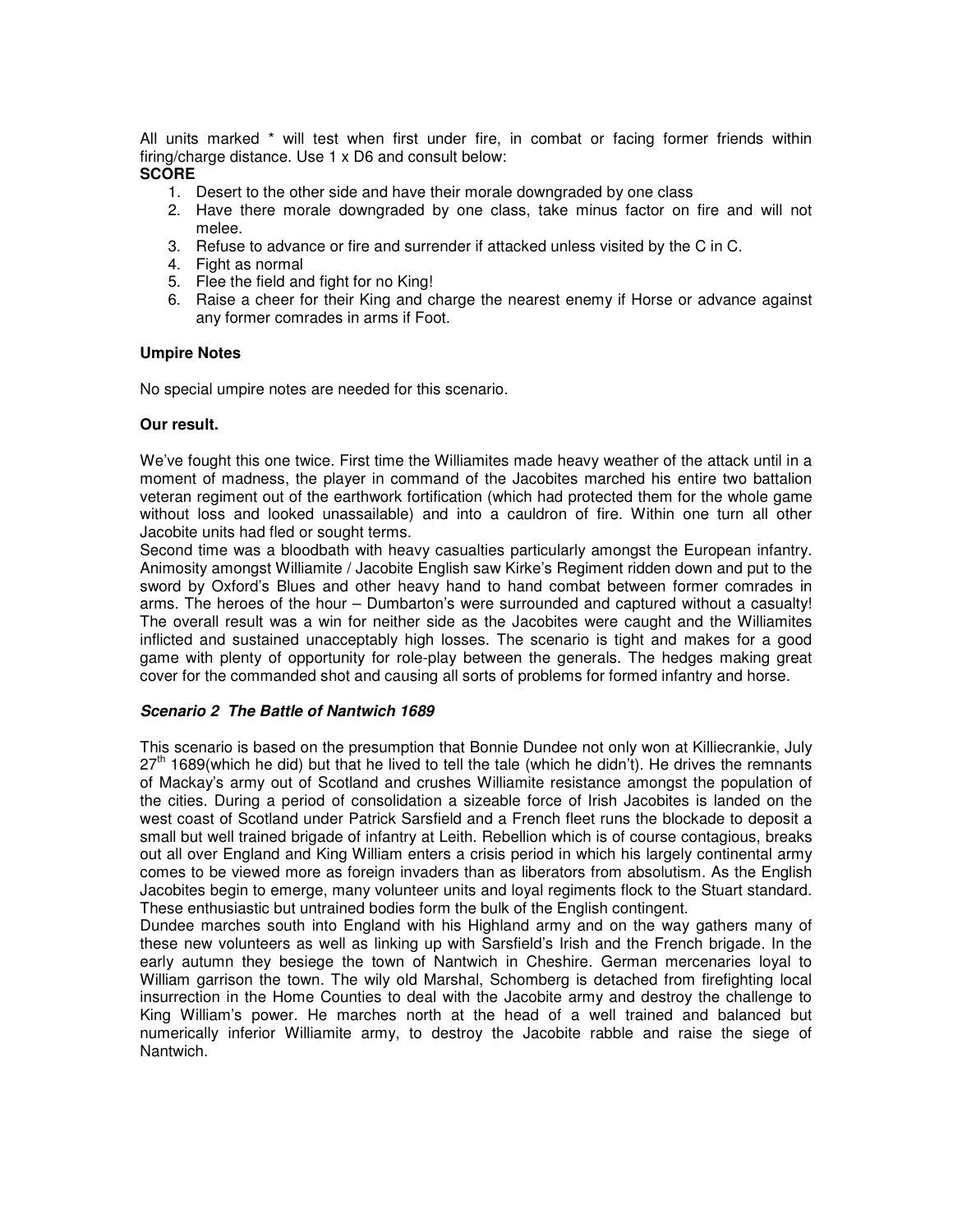# **The Game Objectives**

In this scenario the objective for each side is simply to win the battle and render the opposing army incapable of further campaigning.

### **The Forces.**

The Army loyal to King James II under the combined control of Dundee(Scots), Sarsfield (Irish and English) and Brissac(French)

| The Foot<br>Scots<br>Earl of Dumbarton's Regiment -1 battalions (Scots)<br>Clans (7 units of approximate half battalion strength)             | <b>Veteran/Elite</b><br>Raw/Raw                                  |
|-----------------------------------------------------------------------------------------------------------------------------------------------|------------------------------------------------------------------|
| Irish<br>2 Battalions<br>4 Battalions<br>English                                                                                              | <b>Trained/Drilled</b><br>Raw/Raw                                |
| 6 Militia & Volunteer Battalions                                                                                                              | Raw/Raw                                                          |
| French<br>4 Battalions                                                                                                                        | Trained/Drilled                                                  |
| Horse<br>Dundee's Lifeguard (1 sqdn)<br>Sarsfield's Regiment (2 sqdns)<br>Composite Royal cavalry (2 sqdns)<br>Scots Volunteer Horse (1 sqdn) | Trained/Drilled<br>Trained/Drilled<br>Trained/Drilled<br>Raw/Raw |
| 2 Light batteries                                                                                                                             | <b>Trained/Drilled</b>                                           |
| The Williamite Army under Count Schomberg                                                                                                     |                                                                  |
| The Foot<br>12 battalions of Dutch, Danish Germans, Huguenots<br><b>English or Scots</b><br>1 battalion of Dutch<br>2 light guns              | Trained/Drilled<br>Veteran/Guards<br>Trained/Drilled             |
| Horse<br>10 sqdns of Dutch, Danish or English Horse<br>6 sqdns of Dutch or English Dragoons                                                   | Trained/Drilled<br><b>Trained/Drilled</b>                        |
| 2 positional batteries of artillery                                                                                                           | Trained/Drilled                                                  |
|                                                                                                                                               |                                                                  |